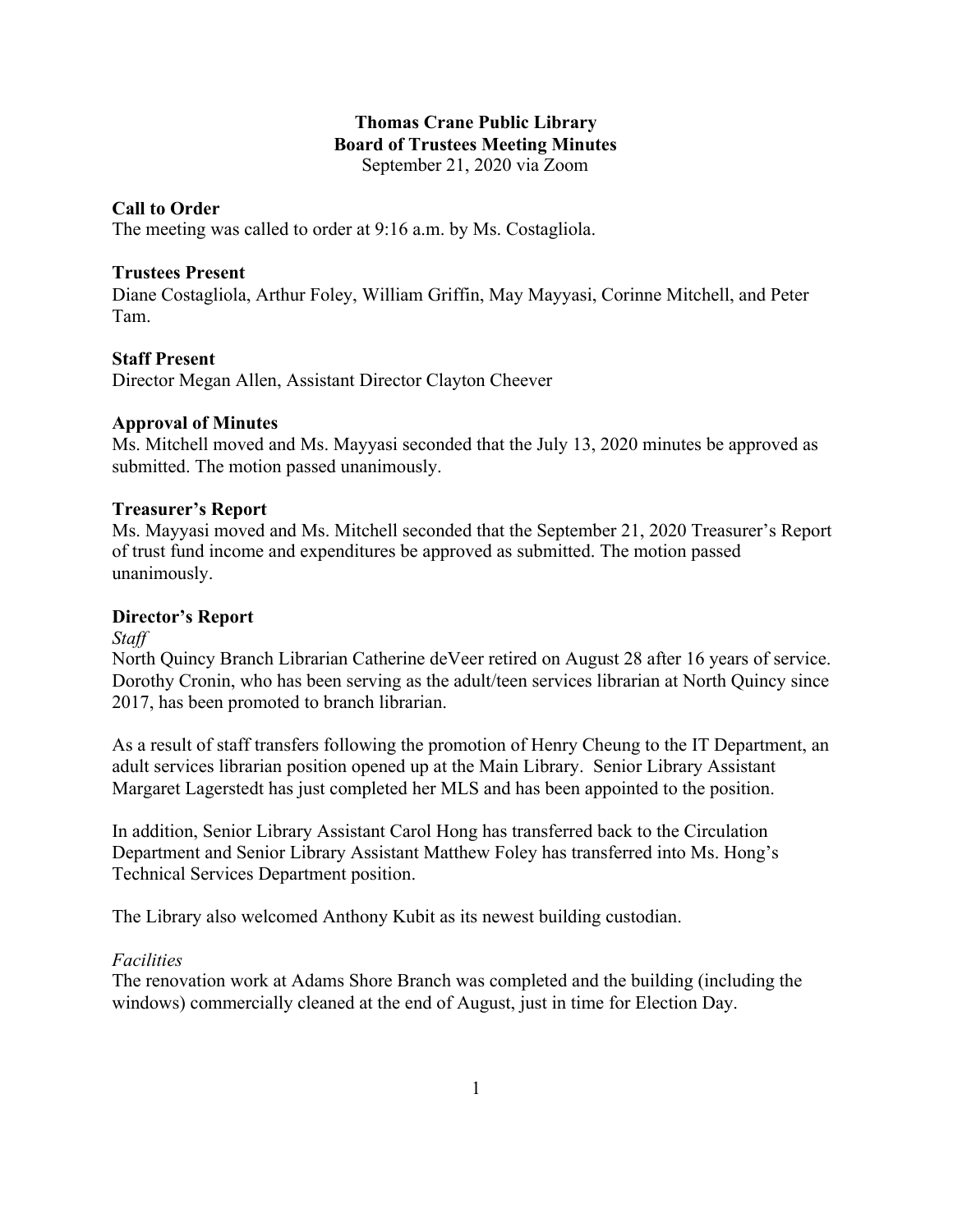The North Quincy Branch renovation project continues to move slowly along, with work beginning on the interior lift to provide full access to the teen room and the mezzanine. The electrical work is nearly completed.

At the Main Library, the lighting upgrade project in the Coletti fiction room was completed, with larger and brighter ceiling pendant fixtures and wall fixtures that now provide down lighting as well as up lighting. Visibility on overcast days and after dark is very much improved. The reupholstery of all the children's room lounge chairs and the curved window cushions has been completed and a new carpet for that area has been selected. Development of the recarpeting specifications by CBT, Inc. is still in process. New shelving and slatwall fixtures for the community information nook in the atrium were delivered and installed.

#### *Programs & Services*

TCPL To-Go outside pickup service continues to grow, with dramatic increases in the number of daily pickup appointments and the number of items borrowed. In July and August combined, 17,893 items were borrowed, still only 20% of the items borrowed during the same period last year. TCPL To-Go Print service was added in early August, providing outside pickup of printouts requested by patrons.

Personal assistance hours were expanded to include the Main Library's full Monday to Saturday hours (64 hours), and text communication was added to the library's quiver of "help desk" channels. Residents can now request assistance by phone, email, live chat or text.

After extensive planning and the approval of the Quincy Health Department, the Main Library began providing in-person technology services on September 2. Services include public computer use and print, copy, scan and fax service. Printouts and copies are free up to 20 pages, and scan and domestic fax service is free. The Library can accommodate up to six people at a time for these services provided on the second floor.

Virtual programming has continued all summer long, including 65 live programs for kids and families attended by approximately 1,600 children and 1,400 adults, and 15 programs for teens with 110 attendees. Another 16 programs for adults were attended live by 1,261 people, and adult literacy tutoring/training and English Talk Time activities continued online during July and August. As expected, the number of children and teens who participated in the online summer reading program was considerably lower than usual, but those who signed up participated more consistently throughout the summer than in prior years.

The provision of all services--outside pickup, in-person technology, and virtual programs--continues to be extremely staff intensive, making it impossible to provide services at multiple physical locations. For example, in "real life" a single children's librarian can present a storytime, and in the past the Library has often presented simultaneous storytimes at multiple locations. A virtual storytime requires two children's librarians--one to present the program and the other to host the virtual session (Zoom, Facebook, etc.), monitor participation, and handle inappropriate behavior by anonymous online users.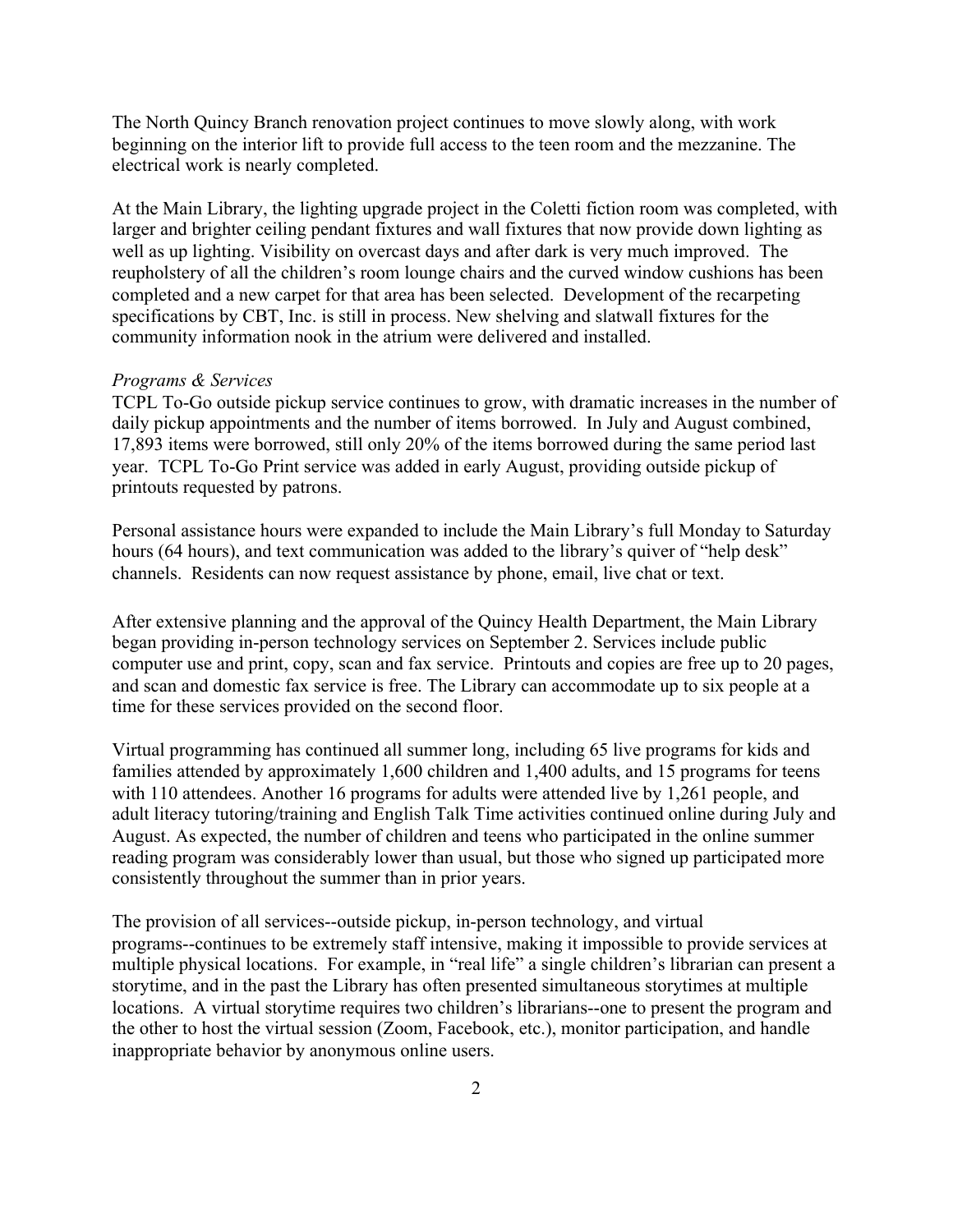The management team is considering next steps to safely restore services to the public within the constraints of Phase 3, Step 1 of the state's Reopening Massachusetts plan. An occupancy monitoring system has been selected for the Main Library and the North Quincy Branch and any general public access to the library that is not by-appointment-only will be deferred until that system has been installed and activated.

#### *Equity, Diversity & Inclusion*

The Library's stated values have long supported the principles of equity, diversity and inclusion (EDI). Efforts have been underway for some time to improve services to underserved populations in the community, and the impact of the coronavirus pandemic and the Black Lives Matter movement for racial and social justice have added a new sense of urgency to this work. The Library's Accessibility & Inclusion Committee has reconvened to revisit and revise the draft five-year plan developed last year, and a new staff Safety Committee has begun a review of Library incident reports and safety-related policies and procedures with the goal of providing a safe as well as equitable library environment for both staff and visitors.

The Library's management team prepared a brief overview of EDI initiatives already completed or underway, to show the status of efforts to date as new priorities and activities are developed.

#### *Other*

While the Main Library is mostly closed to the public, staff are weeding, shifting and reclassifying large sections of the adult collection in accordance with the space plan developed two years ago with CBT, Inc. A new arts & crafts section has been created on the second floor, and a new home & hobbies section is in progress on the first floor. The goal will be to move most of the nonfiction books to the second floor so that the first floor collections can be radically rearranged and a new, larger teen space created in the current audio/visual area.

After considering a number of options for upgrading the Library's website, a vendor with a turnkey website product designed specifically for libraries has been selected. This will allow the Library to streamline its online "branch", provide full accessibility on mobile devices, and integrate some functionality (such as event calendar and room booking) that is now handled by third-party vendors. This project will be fast-tracked for completion by December 2020.

All professional staff/supervisors received new laptops and docking stations, primarily funded by federal CARES money, for seamless transition between in-building and remote work.

At the request of the mayor's office, the Library developed and submitted a five-year capital request for technology to be considered as part of a new city-wide rolling capital plan. The Library's request includes core infrastructure upgrades, replacement cycle upgrades to staff and public computer equipment, an expansion of self-serve checkout service, and the creation of a digital learning space at the Main Library with technology equipment and tools for all ages.